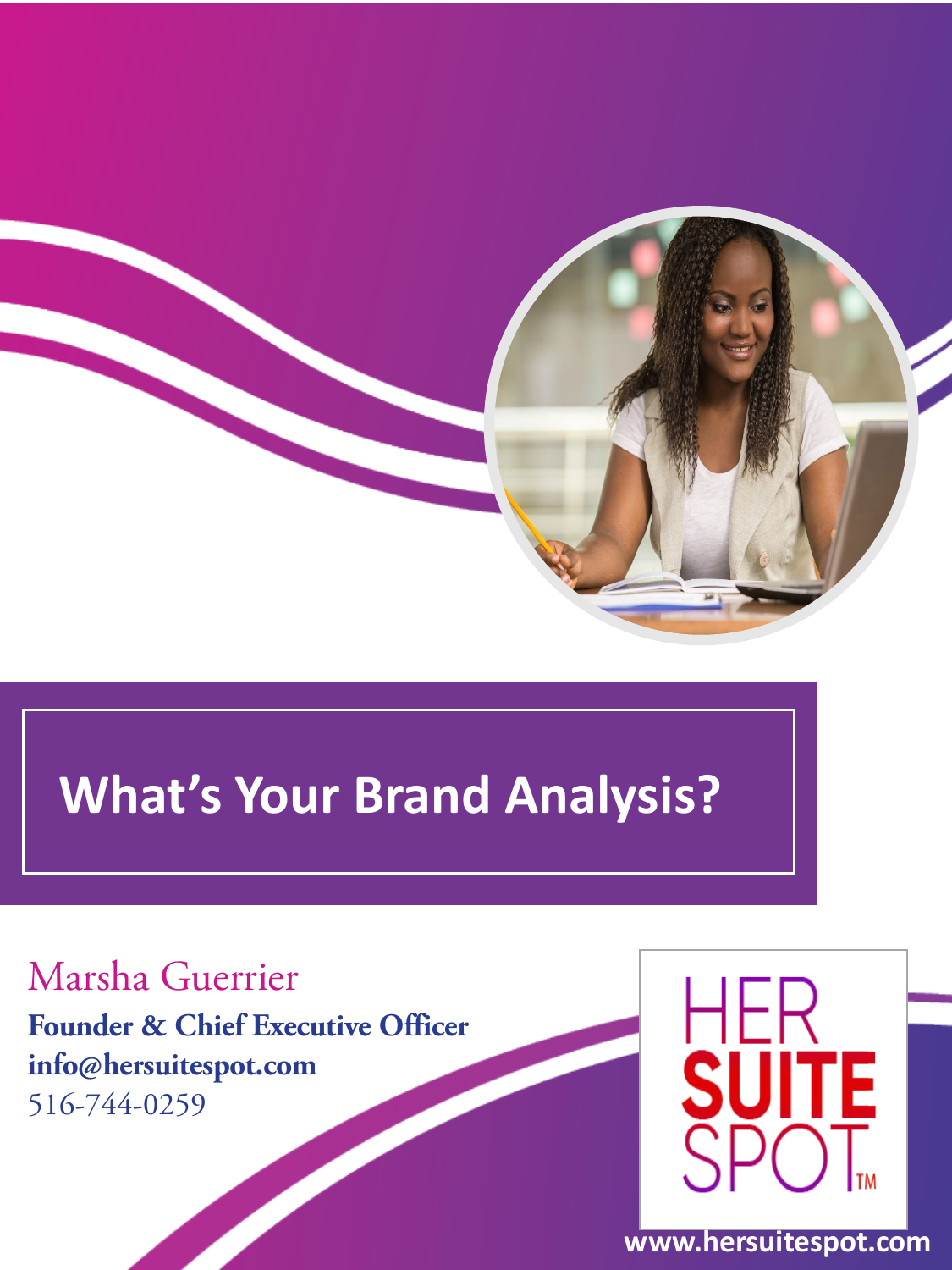## HERSUITES Strategic partners to grow your business.

#### **What's Your Brand Analysis**



With technology and the internet creating many overnight sensations, retailers taking a conservative approach toward buying and wanting to make sure that the products on their shelves sell. Brand owners must be clear on their brand strategy, from marketing to promotions, packaging, and extensions.

Brands no longer can just serve a consumer need; today brands must create a consumer need.

#### **Answer these questionsto determine your viability:**

What kind of brand is it (service/product)?

What makes it special?

What is your brand's personality like?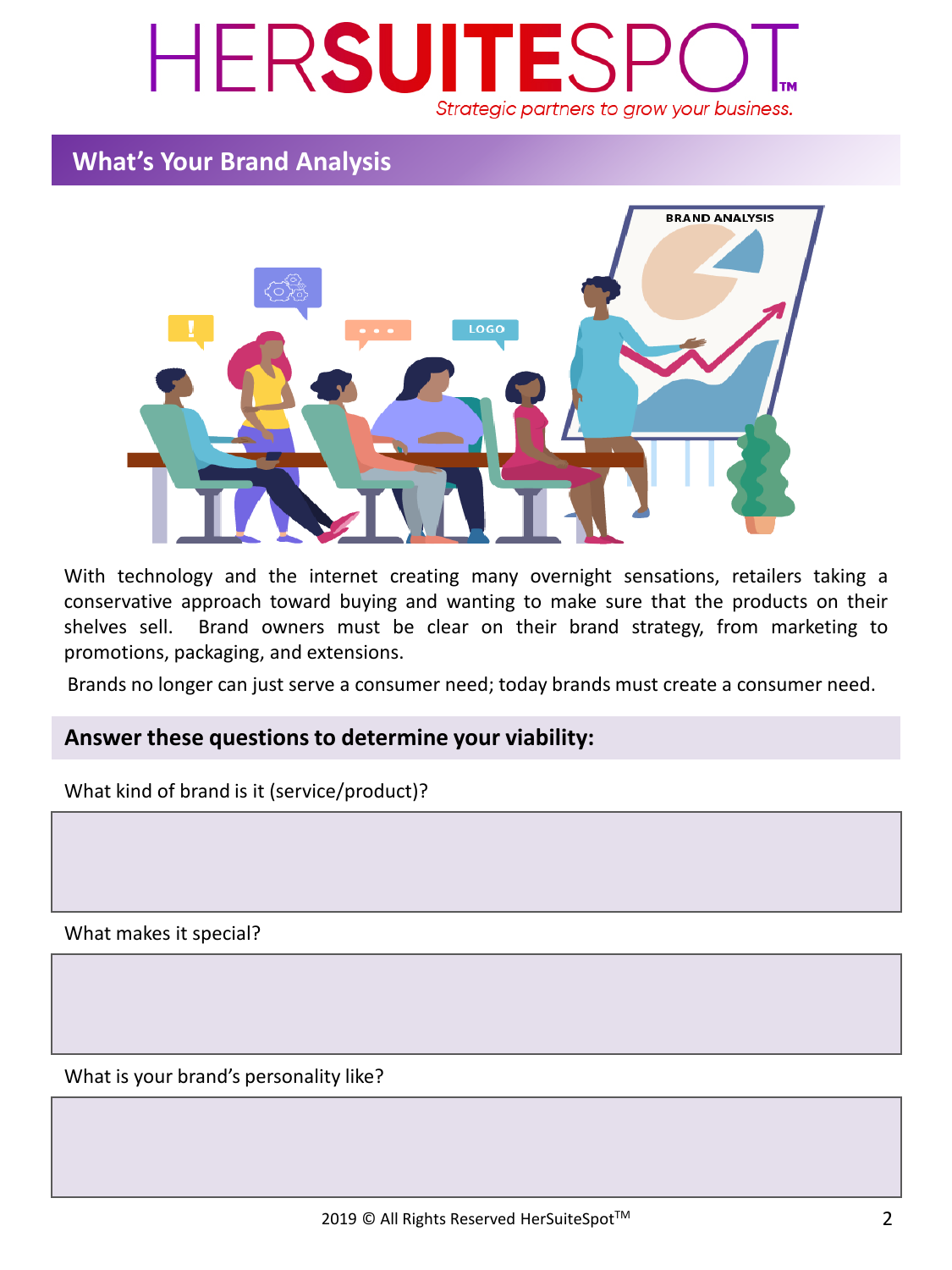### HERSUITESP Strategic partners to grow your business.

#### **What's Your Brand Analysis**

What is the need for your brand?

Who would be interested in the brand?

Why would a consumer want to purchase your branded products?

What is the emotional "hook"?

What are the brand's vision, mission, goals and core values?

What is the brand equity?

What gap in the marketplace are you trying to fill?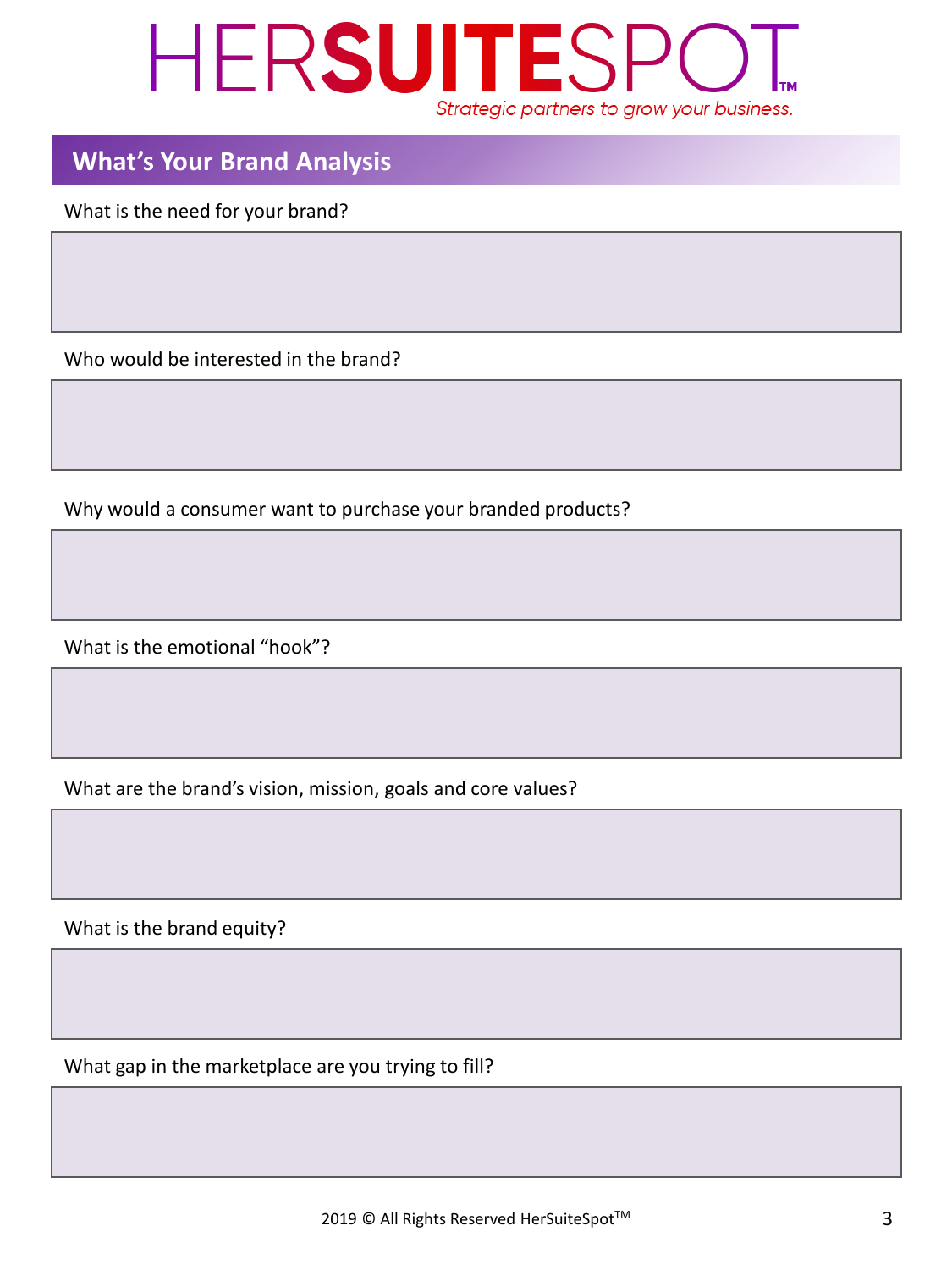### HERSUITES Strategic partners to grow your business.

### **What's Your Brand Analysis**

#### Who is your competition?



How are you different from, and superior to your competition?

What are the strengths, weaknesses, opportunities, threats (SWOT) of the Brand?

| <b>2. Weaknesses: Example 2. Weaknesses:</b>                                                                                          |
|---------------------------------------------------------------------------------------------------------------------------------------|
| 3. Opportunities:<br>a di sebagai kecamatan Sebagai Kecamatan Sebagai Kecamatan Sebagai Kecamatan Sebagai Kecamatan Sebagai Kecamatan |
| 4. Threats:                                                                                                                           |

Who is the competition?

What is needed to develop a marketing and branding platform to create awareness of brand and provide support in the marketplace?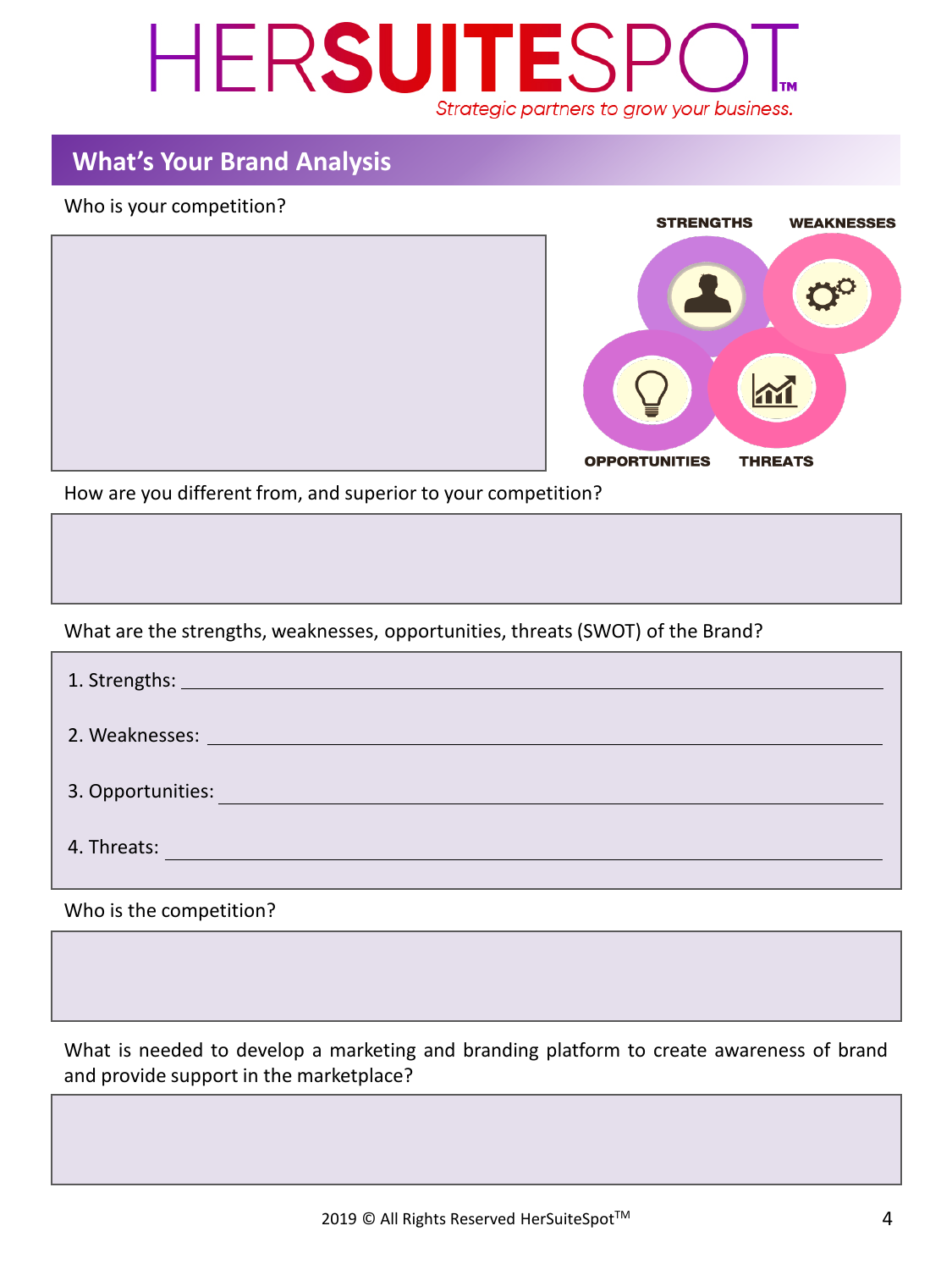### HERSUITES Strategic partners to grow your business.

#### **What's Your Brand Analysis**



Develop a media communications plan: advertising, public relations, promotion

Who is the key target consumer?

What is the channel of distribution (website/social media)?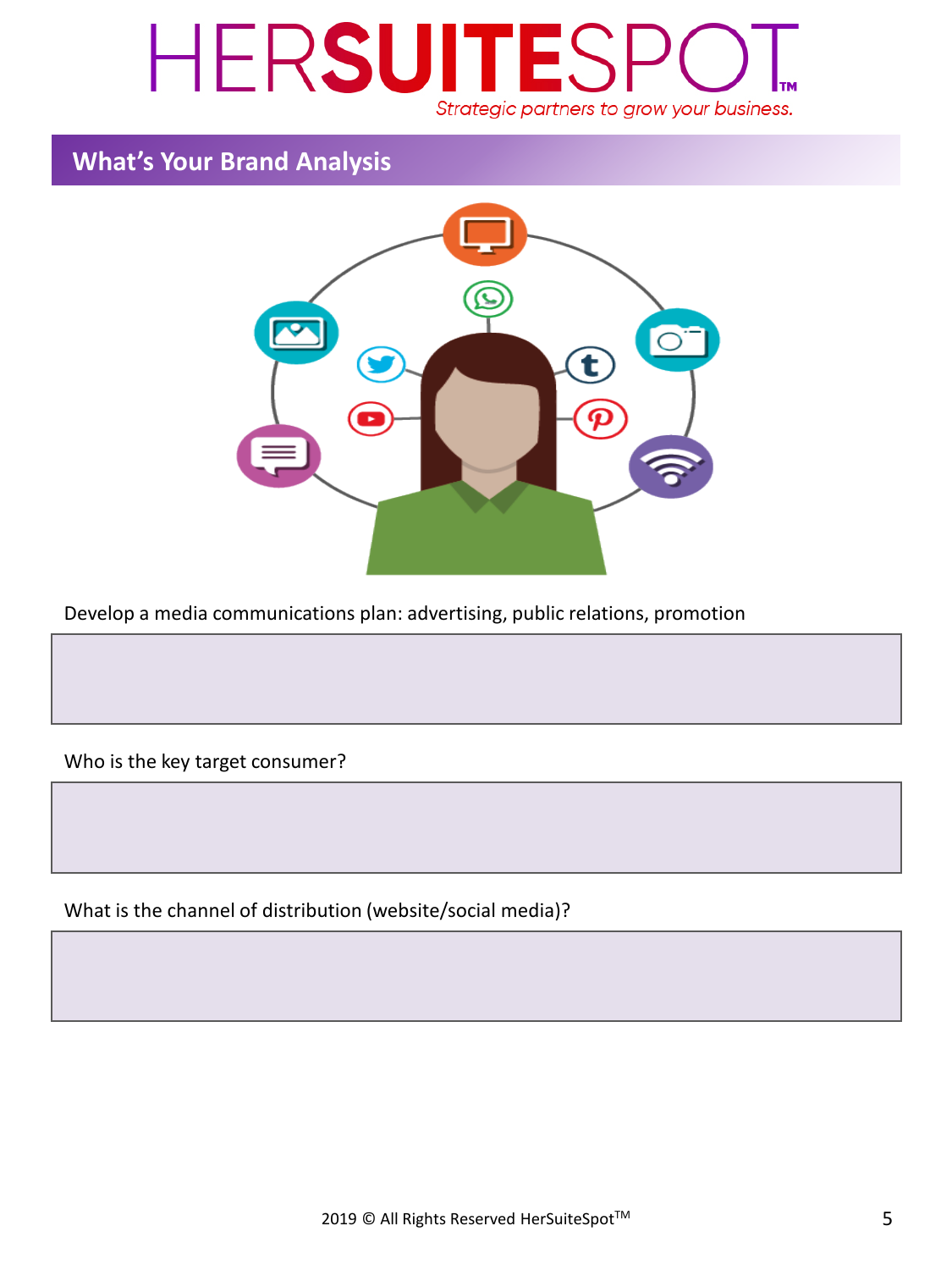# HERSUITE Strategic partners to grow your business.

#### **HOW WILL YOU BRAND GAIN EXPOSURE?**

- Marketing Plan maximize exposure for the brand and retailer and consumer demand.
	- $\circ$  Public Relations [consider working with a PR firm to get the buzz going]
	- o Social media
	- o Advertising
	- o Promotions
- Develop a presentation to show to potential investors or partners and how you will support them.
	- Create a pitch deck that will communicate a cohesive branding message and uniformity in branding elements.
		- o Introduction: What the brand is all about / About the Founder
		- o Logo, Fonts, Color Palette should be consistent
		- o Product concepts (how your brand/graphics translates and can be applicable to products)
		- o Legal [trademark/copyright info]
- Create one sheet sales/marketing document that will communicate the message/vision of the brand/property. This is separate from the pitch deck. It is a "one sheet" that can be handed out to potential partners.